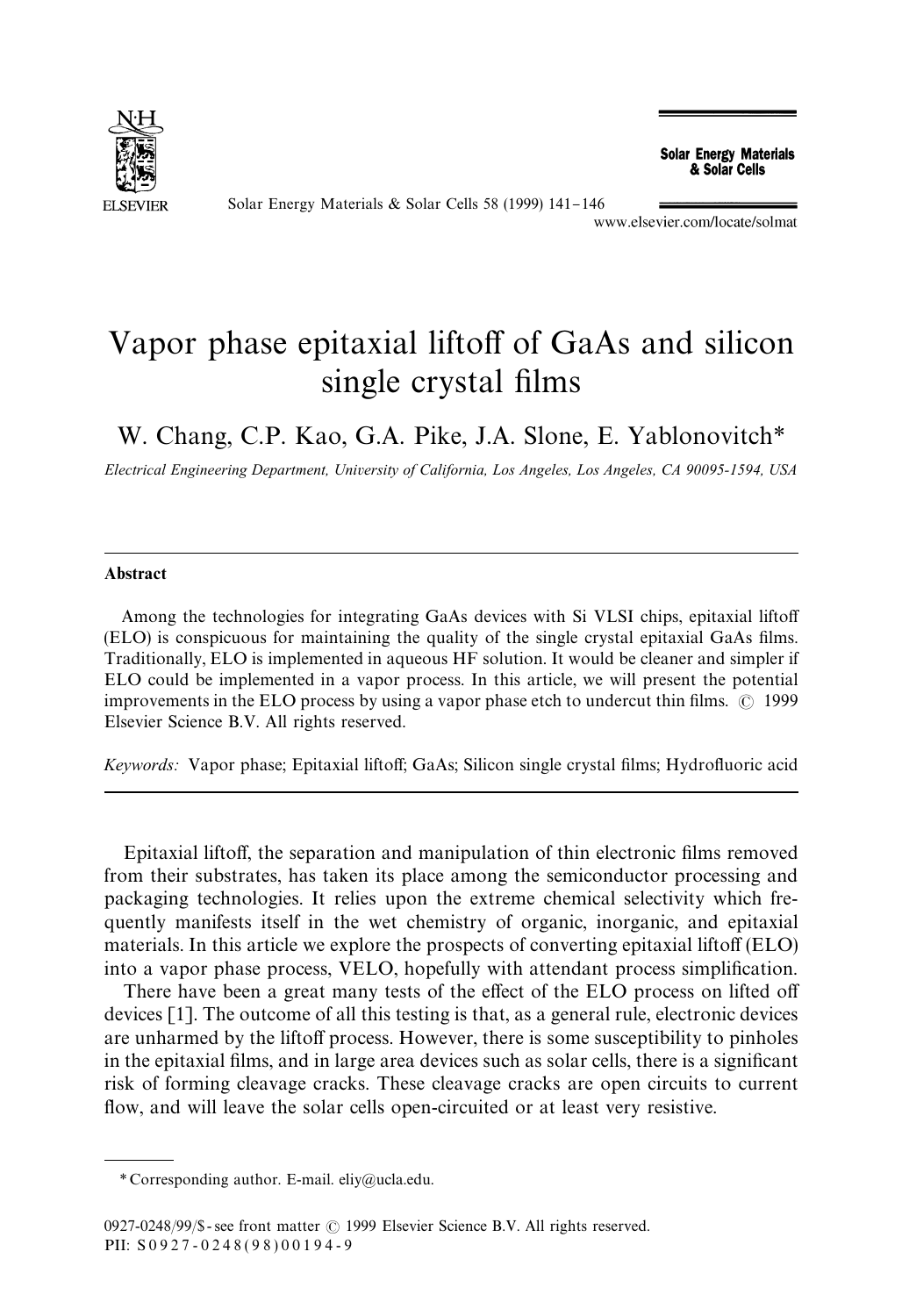The normal cleavage planes in III–V semiconductors are  $\langle 110 \rangle$  oriented. As free standing thin films, GaAs sheets have very little mechanical strength, and need to be mechanically supported at each stage of the liftoff process. The strength of GaAs is such that a strain as small as  $0.1\%$  can produce cleavage cracks.

The mechanical support can be helpful by supplying compressive stress on the thin GaAs films, or it can be harmful by causing the film to stretch. The films are strong in compression, but weak in tension. During the liftoff, some parts of the film are still attached while other parts are already free. The non-uniformity of these effects tends to put undesirable tensile strains on the films during the liftoff process.

It is now generally accepted that cleavage cracks are the main problem in the application of ELO to solar cells. There is some recent work [2] from the Netherlands which addresses some of these problems. They have introduced some significant new innovations.

They cover the GaAs liftoff film with  $2-3 \mu$  and of evaporated copper metal. This provides both mechanical strength and a favorable thermal expansion co-efficient. Copper contracts more when being cooled from temperatures above ambient, and therefore provides desirable compression on the GaAs film. This allows some tensile stress to be applied during liftoff, which apparently expedites the etch rate. Under cutting rates on the order of 1 mm/h were demonstrated, which is faster than the normal etch rate  $\approx 0.3$  mm/h. We presume that this might be attributed to stressenhanced corrosion, which is a well-known effect in metallurgy. A single droplet of HF acid applied to the wafer edge provided the undercut etch in the work by van Geelen et al. [2].

In this article we will present experimental parametric studies on using acid vapor rather than an aqueous acid for implementing the liftoff process. This permits a cleaner liftoff process, with process simplifications that may assist in addressing the cleavage crack issue. A similar vapor ELO process is presented here for both GaAs/AlAs/GaAs epi-wafers, as well as  $Si/SiO<sub>2</sub>$  silicon-on-insulator wafers.

There have been a number of previous studies of using HF acid vapor for microelectro-mechanical micro-fabrication and processing steps [3,4]. In addition there have been studies using anhydrous HF vapor  $[5]$ . Here we address the effects of acid vapor partial pressure, and its influence on under cutting speed in comparison to aqueous HF acid.

We have chosen to work with the vapor of concentrated hydrofluoric acid  $(49\%)$ , since it is close to the azeotropic composition, which is where the chemical composition in the vapor matches [6] that in the liquid. A diagram of our undercut etching apparatus is shown in Fig. 1. The typical  $N_2$  vapor flow rates in the 500 ml undercutting chamber were 100 ml/min.

Both GaAs and silicon on  $SiO<sub>2</sub>$  (SOI) samples were investigated in this work. The GaAs sample consisted of an N on P  $Al_{0.3}Ga_{0.7}As/GaAs$  double heterostructure, 1  $\mu$ m thick on a 50 nm GaAs ELO etch-stop protection layer, over a 100 nm AlAs sacrificial layer on a GaAs buffer layer. The SOI sample consisted of Si and  $SiO_2$ layers with thickness of 330 nm and 150 nm, respectively. All samples were tested under two situations: A rigid backing during liftoff, and a convex undercutting slot during liftoff. The convex films were supported by wax. As they were undercut the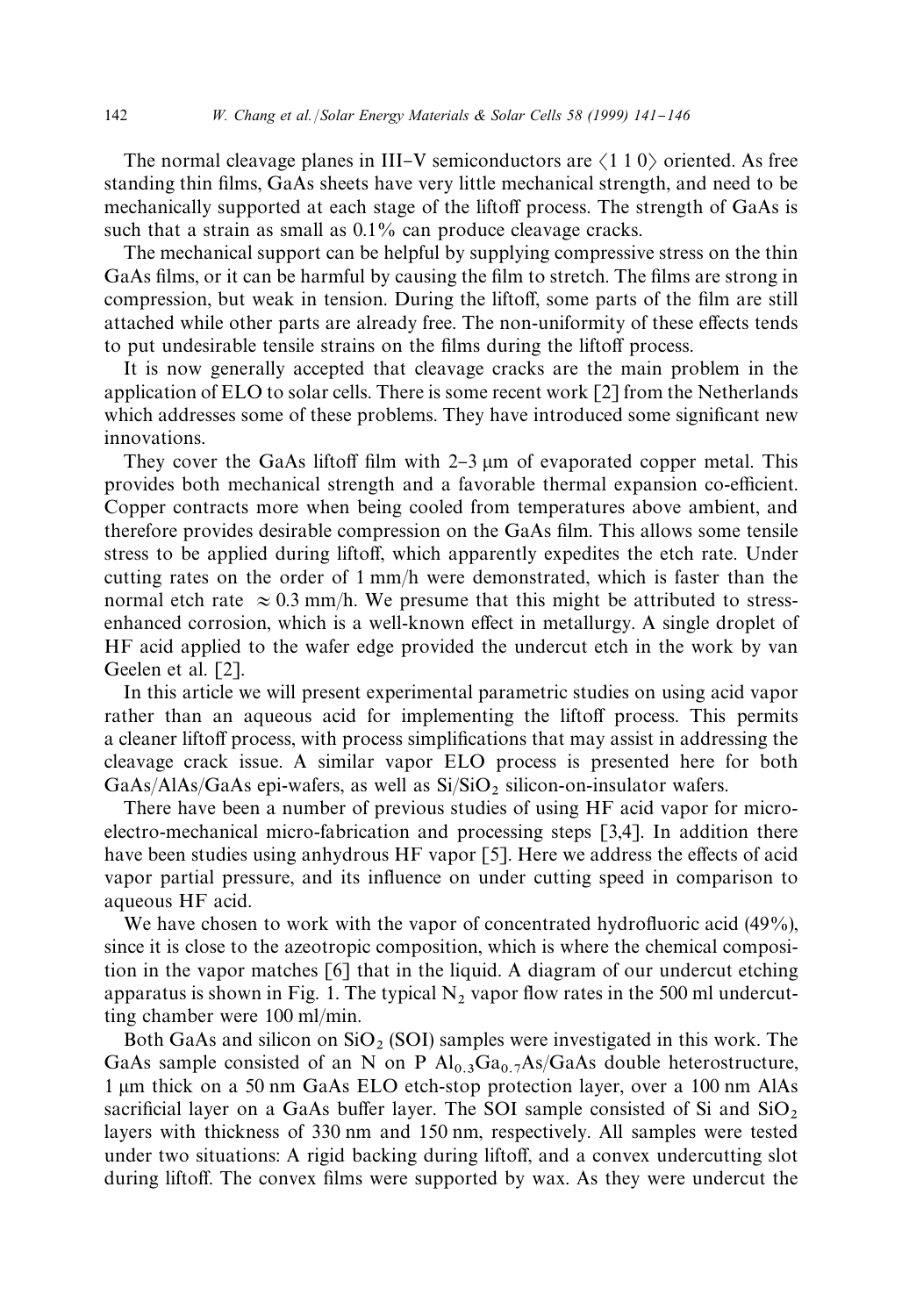

Fig. 1. Experimental setup for vapor ELO. The symbols  $\stackrel{+}{\circ}$  represent flow control valves which blend the saturated vapor from the bubbler with dry  $N<sub>2</sub>$  to adjust the acid vapor pressure.

tensile stress in the wax would be relieved by inducing a curvature on the semiconductor film, making the etching slot convex. The rigid backing consisted of a silicon chip on a wax adhesive film 1 or 2  $\mu$ m thick. Under these circumstances the etching slot remained parallel. The etch depth was determined by using adhesive tape to pull off the undercut portion of the films.

We plot the lateral under cutting rates versus the percentage of saturated vapor, a kind of relative humidity for the acid vapor. One hundred percent of saturation could lead to condensation. Less than 100% of saturation is dry in principle, but the condensation conditions could be quite different in a narrow slot where surface energies influence the condensation equilibrium. Furthermore, since the acid reacts with the AlAs or  $SiO<sub>2</sub>$  surface, the reaction products may have a smaller vapor pressure and remain condensed. Therefore the process cannot be regarded as completely dry, even when the vapor pressure is  $< 100\%$  of saturation. We can assume that sub-microscopic amounts of aqueous acid may be present in the etching slot. In addition, the mass transport conditions might be different in gas phase vapor etching than in aqueous bath etching.

Fig. 2a shows the initial etch rate of 50 nm thick AlAs slots. (All the initial etch rates were measured after 1 h in the etchant.) The vapor etch rate is noticeably slower than the aqueous solution point marked on the right-hand axis. The scatter is due to non-uniformity in the etch rate. The etch rate is maximum at saturation, but unsaturated vapors were almost equally effective. These etch rates are all slower than the stress-induced etch speedup measured by van Geelen et al. [2]. Stress is a double edged sword, and we were trying to avoid the risk of cleavage crack formation.

In Fig. 2b the cumulative etch rate, after 12 h is given. Generally the etching slows down in a deeper slot owing to the difficulty of mass transport of reactants and reaction products into and out of the slot. One must assume that the similarity between the aqueous result and the 100% saturation vapor pressure result for the convex slot in Fig. 2b is related to the condensation of microscopic amounts of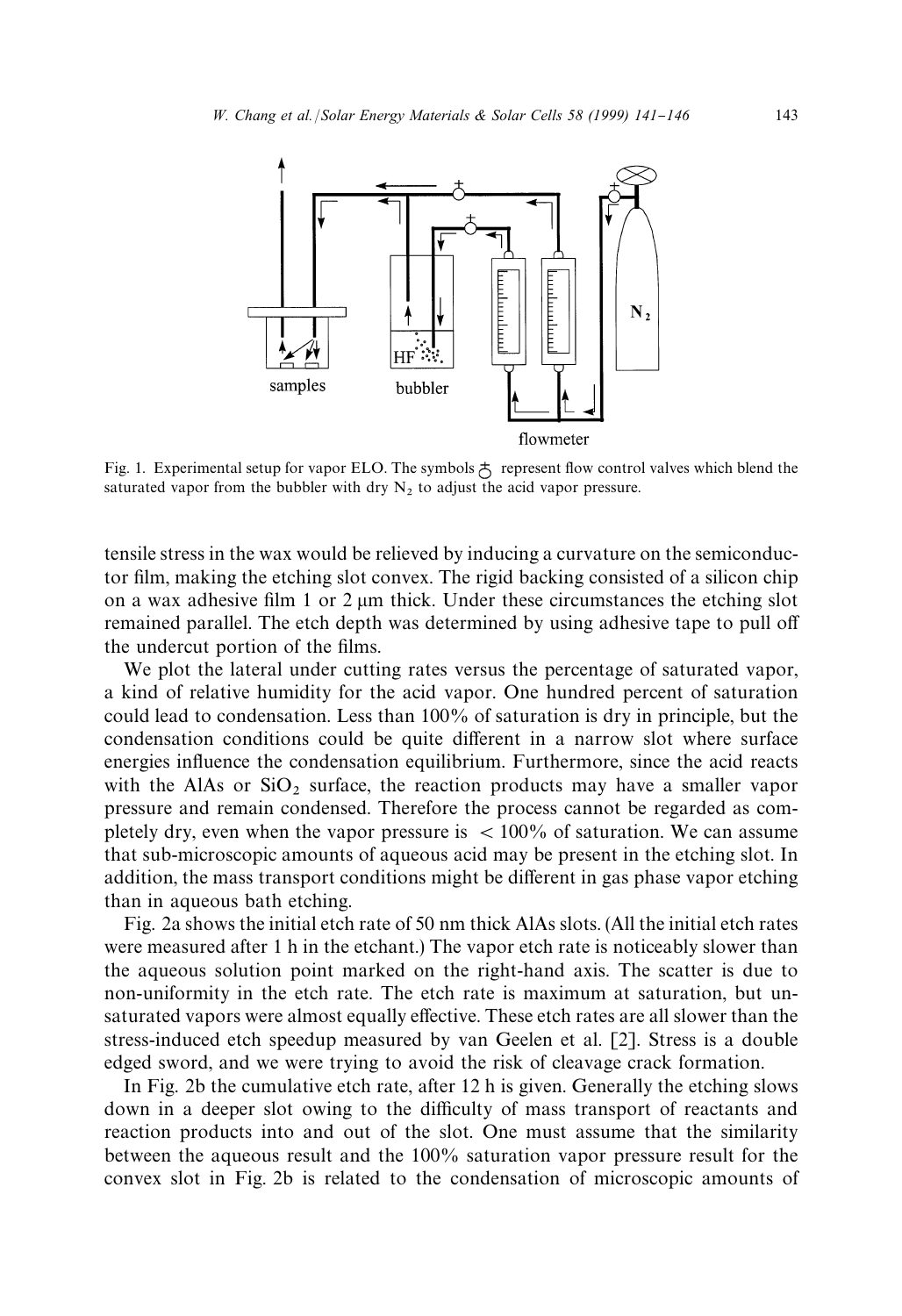

Fig. 2. (a) Initial lateral under cutting rates versus the percentage of saturated vapor pressure for GaAs wafers. The aqueous points on the right-hand axis represent the corresponding rate for 10% HF aqueous acid. (b) Cumulative lateral under cutting distance after 12 h versus the percentage of saturated vapor pressure, for GaAs wafers. The aqueous points on the right-hand axis represent the corresponding distance for 10% HF aqueous acid.

aqueous acid in the slot. Mass transport is somewhat easier in the convex geometry as originally discussed in Ref. [7]. Nonetheless, even the plane parallel slot labeled as rigid, allows a 2 mm wide stripe to be undercut in 12 h in aqueous acid. This is surprisingly good in view of the mass transport issues. A large area array consisting of 2 mm stripes would be ideal for solar cells, since the stripes would be amenable to series connection, producing a high voltage, and solving one of the packaging problems in solar panels. As mentioned earlier, however, the problem is to prevent cracking in such stripe arrays.

We have also performed vapor ELO measurements on SOI films, as shown in Fig. 3a. The initial vapor undercutting rate is slightly slower than in aqueous solution. However the cumulative rate in aqueous etch comes to a halt at about a 500 µm slot depth, to be contrasted with the vapor etch which continues to etch almost linearly with time and does not slow down. The mass transport issues for  $SiO<sub>2</sub>$  slots are analyzed in Ref. [8]. The high solubility of the  $SiF<sub>4</sub>$  reaction products should permit the aqueous etching to continue with little slowdown in slots deeper than 500  $\mu$ m. Therefore the halting of the cumulative aqueous etching in Fig. 3b is puzzling to us, but gratifyingly the vapor etch seems to not have that problem. Again arrays of 2 mm wide stripes should be available from SOI wafers. If these could be manufactured, and the substrates re-used, at low cost, then this would also be a possible thin film solar cell option.

We have demonstrated that HF acid vapor ELO is a viable option for separating thin film solar cell material from a parent substrate and is comparable or superior to aqueous acid liftoff. As in all ELO, the separated substrate is in excellent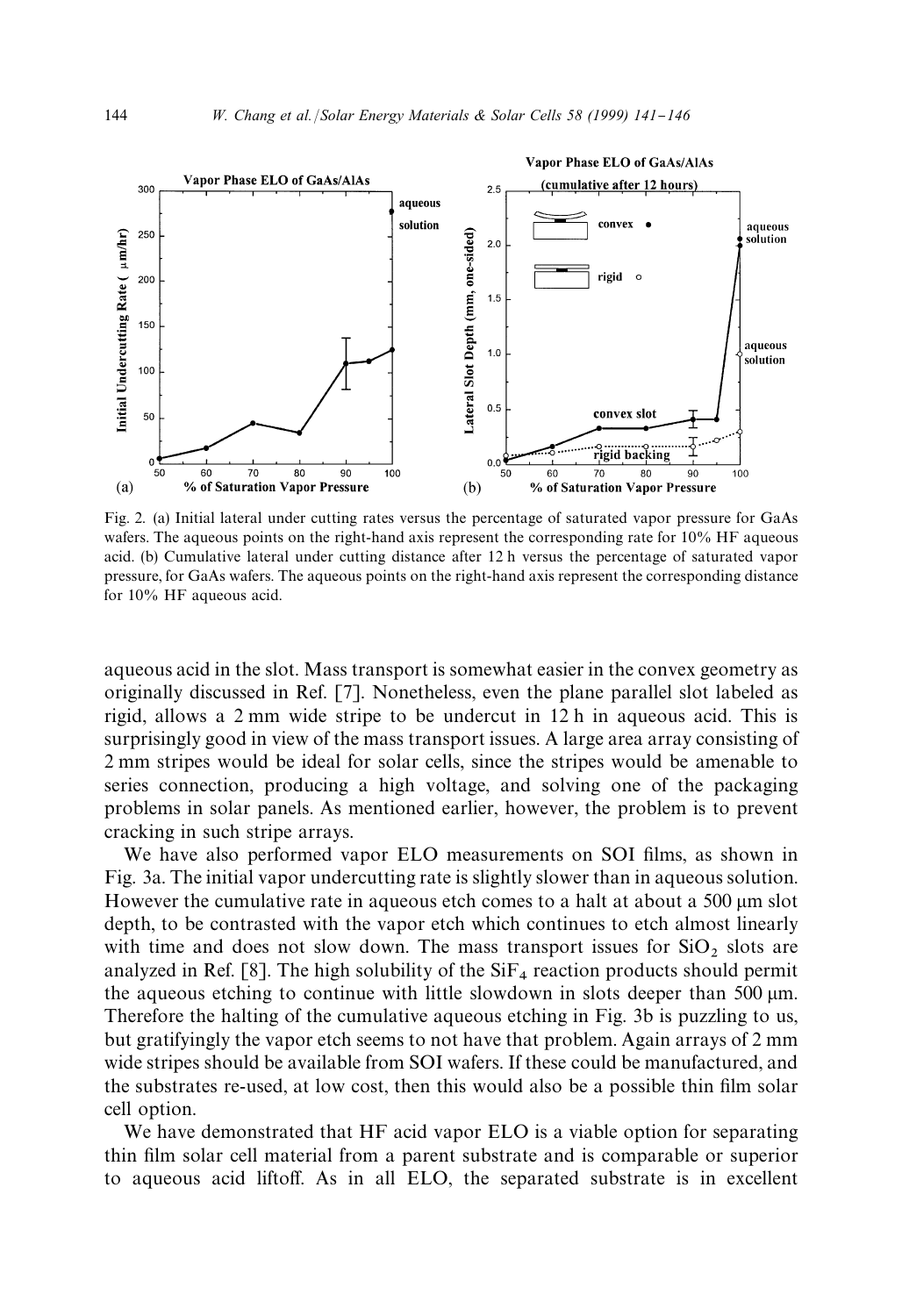

Fig. 3. (a) Initial lateral under cutting rates versus the percentage of saturated vapor pressure for SOI wafers. The aqueous points on the right-hand axis represent the corresponding rate for 49% HF aqueous acid. (b) Cumulative lateral under cutting distance after 12 h versus the percentage of saturated vapor pressure for SOI wafers. The aqueous points on the right-hand axis represent the corresponding distance for 49% HF aqueous acid.

condition and ready to be re-used. The vapor process is essentially dry, except that sub-microscopic amounts of liquid acid might actually be present inside the under cutting slots.

Large areas of ELO films will be needed for producing significant amounts of photo-voltaic energy. The major problem in the ELO process as applied to solar cells is the scale-up to large area crack-free sheets. Indeed large sheets of many small discrete devices do not present insurmountable ELO problems and large arrays of 1 or 2 mm stripes can be lifted off. But in large area devices such as solar cells, the failure mode turns out to be the risk of cleavage cracks being formed in the lifted off thin films. Crack formation is a stubborn issue that may require new approaches such as those introduced by the Netherlands group [2].

We would like to thank to Thang Chu and Dan Sievenpiper for their assistance. This work was supported by NREL under Contract No. XAL-4-13357-02, and the DARPA Optoelectronic Technology Center.

## References

- [1] W.K. Chan, E. Yablonovitch, in: M. Dagenais, R.F. Leheny, J. Crow (Eds.), Integrated Optoelectronics, Academic Press, New York, 1995, p. 297.
- [2] A. van Geelen, P.R. Hageman, G.J. Bauhuis, P.C. van Rijsingen, P. Schmidt, L.J. Giling, Mater. Sci. Eng. B 45 (1997) 162.
- [3] T.A. Lober, R.T. Howe, in Technical Digest of IEEE Solid-State Sensor and Actuator Workshop, TH0215-4, 1988.